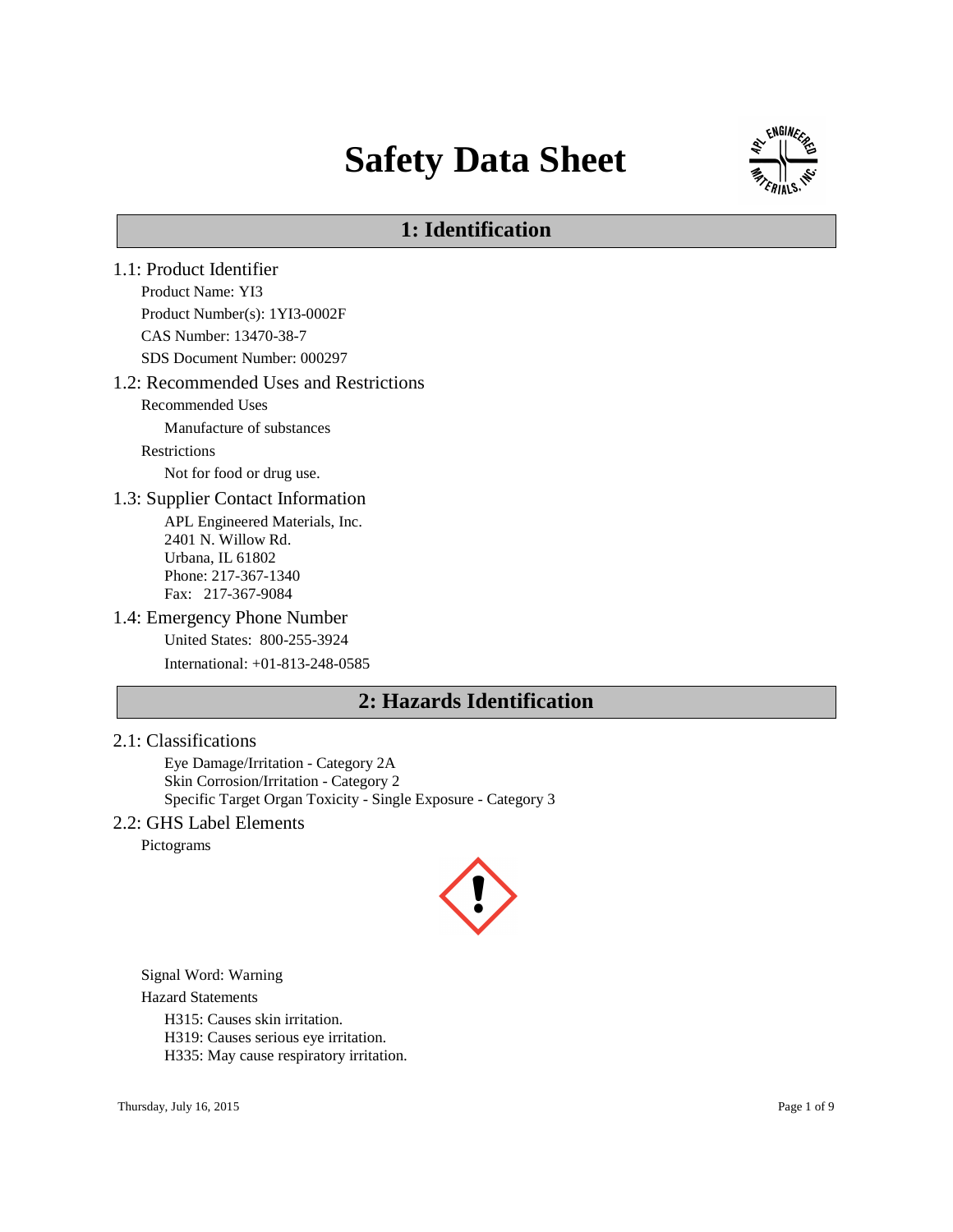Precautionary Statements

P261: Avoid breathing dust.

P264: Wash hands thoroughly after handling.

P271: Use only outdoors or in a well-ventilated area.

P280: Wear protective gloves, clothing, and eyewear.

P302 + P352: IF ON SKIN: Wash with plenty of soap and water.

P304 + P340: IF INHALED: Remove victim to fresh air and keep at rest in a position comfortable for breathing.

P305 + P351 + P338: IF IN EYES: Rinse cautiously with water for several minutes. Remove contact lenses, if present and easy to do. Continue rinsing.

P312: Call a POISON CENTER or doctor/physician if you feel unwell.

P332 + P313: If skin irritation occurs: Get medical advice/attention.

P337 + P313: If eye irritation persists: Get medical advice/attention.

P362: Take off contaminated clothing and wash before reuse.

P403 + P233: Store in a well-ventilated place. Keep container tightly closed.

P405: Store locked up.

P501: Dispose of contents/container to licensed disposal facility.

2.3: Hazards Not Otherwise Classified or Not Covered by GHS

None.

2.4: Amount(s) of substances with unknown toxicity

None

## **3: Composition/Information on Ingredients**

- 3.1: .Ingredient .Weight% .Formula .CAS Number .Mol Wt .EC Number YI3 100 YI3 13470-38-7 469.62 236-737-1
- 3.2: Other Hazardous components

none

3.3: Trade Secret Disclaimer

none

3.4: Synonyms

Yttrium (III) Iodide Yttrium triiodide

## **4: First Aid Measures**

#### 4.1: First Aid

General

Consult with physician and provide this Safety Data Sheet

Remove person from area of exposure and remove any contaminated clothing

In contact with eyes

Flush eyes with plenty of water for at least 15 minutes, occasionally lifting the upper and lower eyelids. Seek medical attention if irritation develops or persists

In contact with skin

Wash thoroughly with soap and plenty of water. Remove all contaminated clothing for proper laundering. Seek medical attention if irritation develops or persists.

If swallowed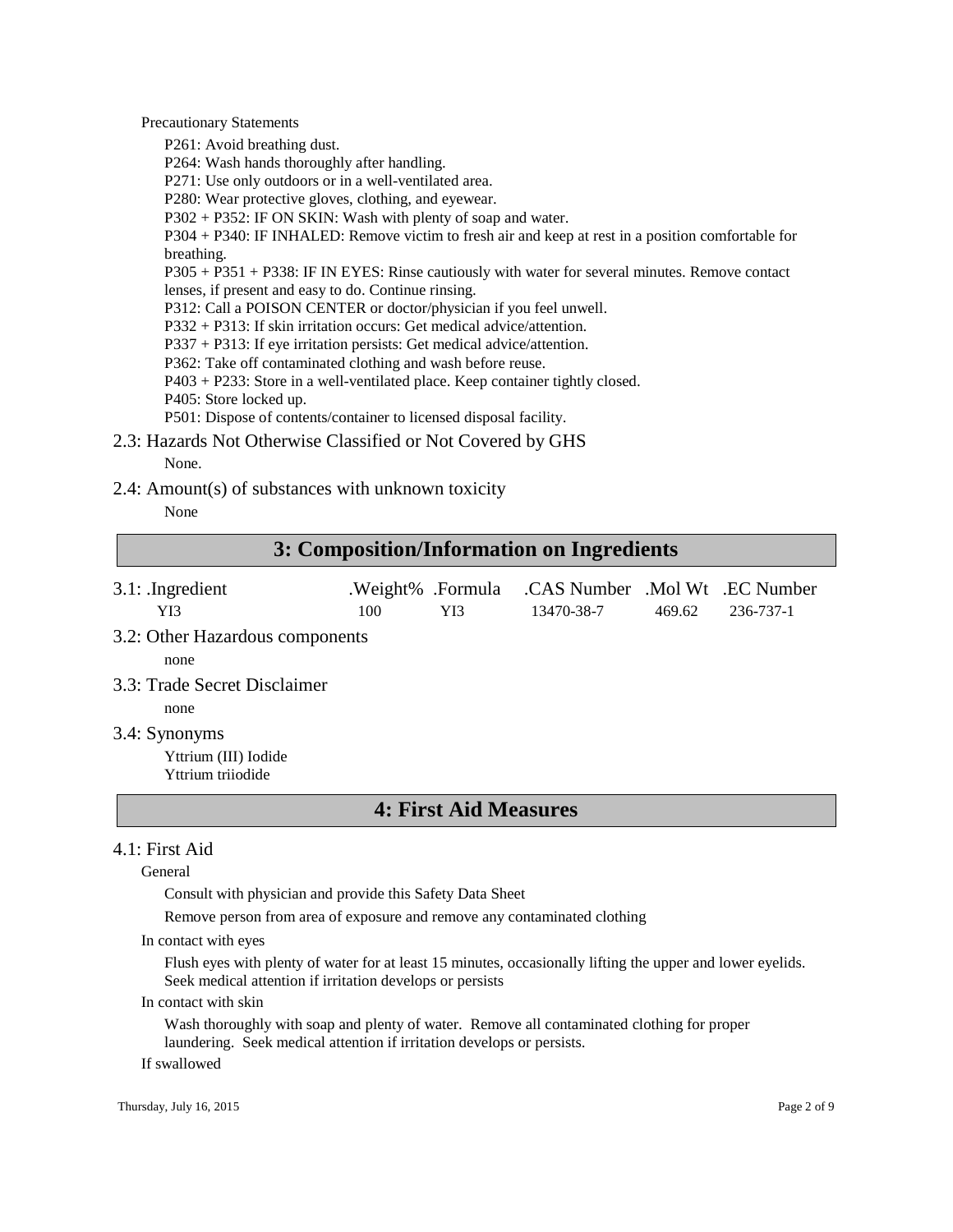If conscious and alert, rinse mouth and drink 2-4 cupfuls of water. Never give anything by mouth to an unconscious person. Do NOT induce vomiting. Get medical aid.

If inhaled

Remove from exposure to fresh air immediately. If breathing is difficult, give oxygen. Get medical aid. If breathing has ceased apply artificial respiration using oxygen and a suitable mechanical device such as a bag and a mask.

4.2: Most important symptoms and effects; acute and delayed

Causes serious eye irritation.

Causes skin irritation

May cause respiratory irritation.

4.3: Indication of any immediate medical attention and special treatment needed no data available

## **5: Fire Fighting Measures**

5.1: Fire extinguishing media

dry chemical water or alcohol-resistant foam carbon dioxide

5.2: Specific hazards arising from the substance or mixture

yttrium oxides

hydroiodic acid and hydroiodic acid fumes

5.3: Special protective equipment and precautions for firefighters.

Wear self contained breathing apparatus for fire fighting if necessary

## **6: Accidental Release Measures**

6.1: Personal precautions, protective equipment, and emergency procedures.

For personal protection see section 8.

Avoid dust formation.

Avoid breathing dust.

Evacuate personnel to safe areas.

Ensure adequate ventilation.

Use personal protective equipment.

## 6.2: Methods and materials for containment and cleaning up.

Keep in suitable, closed containers for disposal.

Sweep up and shovel.

6.3: Environmental precautions

Do not let product enter drains.

6.4: Disposal

Dispose of in accordance with local regulations.

See section 13.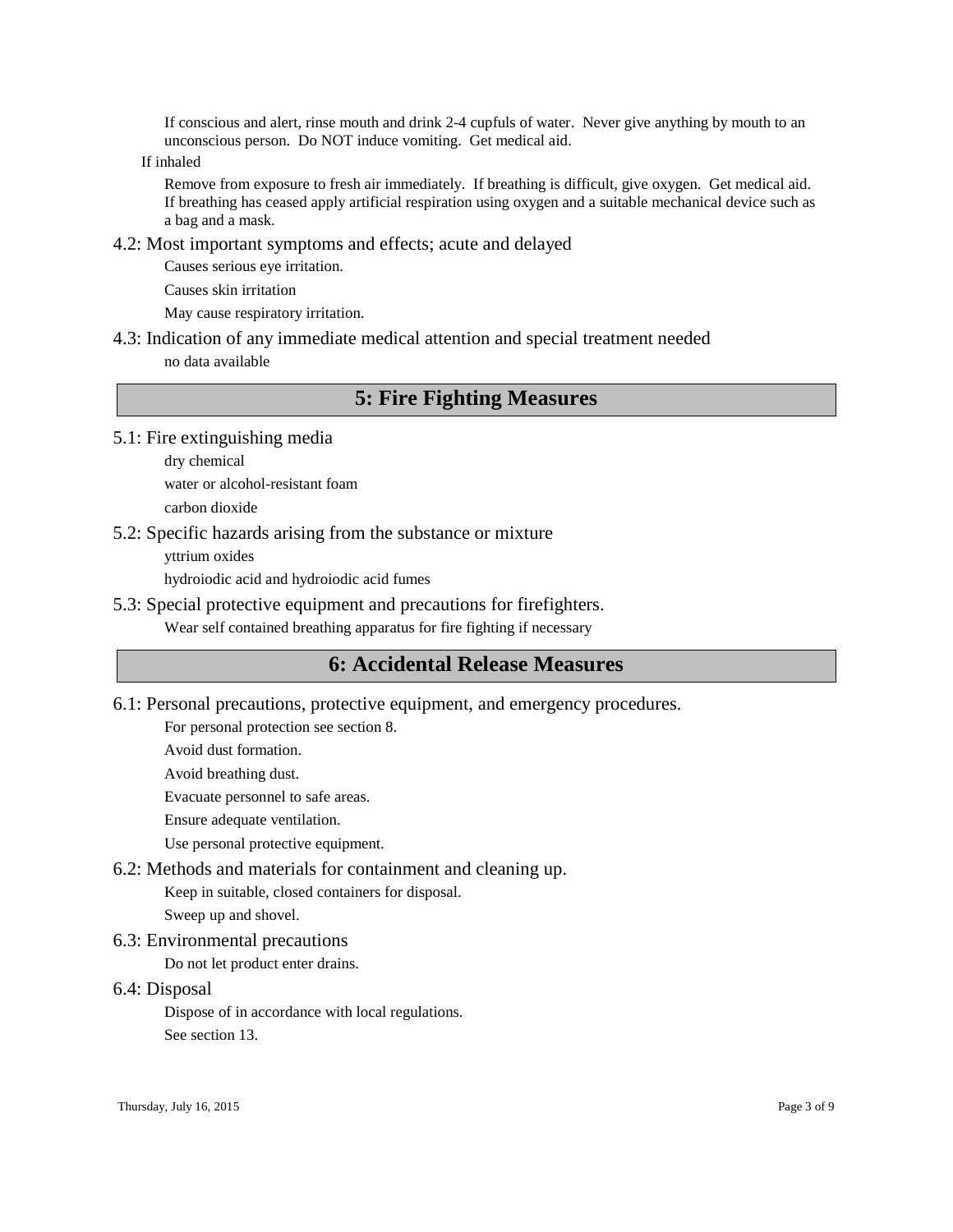# **7: Handling and Storage**

#### 7.1: Precautions for safe handling

Avoid formation of dust and aerosols.

Avoid contact with skin and eyes.

See precautionary statements in section 2.2.

Provide appropriate exhaust ventilation at places where dust is formed.

#### 7.2: Conditions for safe storage

Keep container tightly closed.

Store away from moisture.

Store in a dry and well-ventilated place.

Store under inert gas.

#### 7.3: Incompatibilities

strong oxidizing agents

# **8: Exposure Controls/Personal Protection**

### 8.1: Control parameters

OSHA permissible exposure limit (PEL)

1 mg/m3 (as Y)

ACGIH threshold limit value (TLV)

1 mg/m3 (as Y)

NIOSH recommended exposure limit (REL)

1 mg/m3 (as Y)

#### 8.2: Engineering controls

Use adequate ventilation to keep airborne concentrations low

Facilities storing or utilizing this material should be equipped with an eyewash facility and a safety shower

#### 8.3: Personal protective equipment

Eyes

Wear appropriate protective eyeglasses or chemical safety goggles as described by OSHA's eye and face protection regulations in 29 CFR 1910.133 or European Standard EN166

Skin

Wear appropriate, chemical-resistant protective gloves to prevent skin exposure.

Clothing

Wear appropriate protective clothing to prevent skin exposure

Respirator

Follow the OSHA respirator regulations found in 29CFR 1910.134 or European Standard EN 149. Always use a NIOSH or European Standard EN 149 approved respirator when necessary

# **9: Physical and Chemical Properties**

#### 9.a: Appearance

State: Solid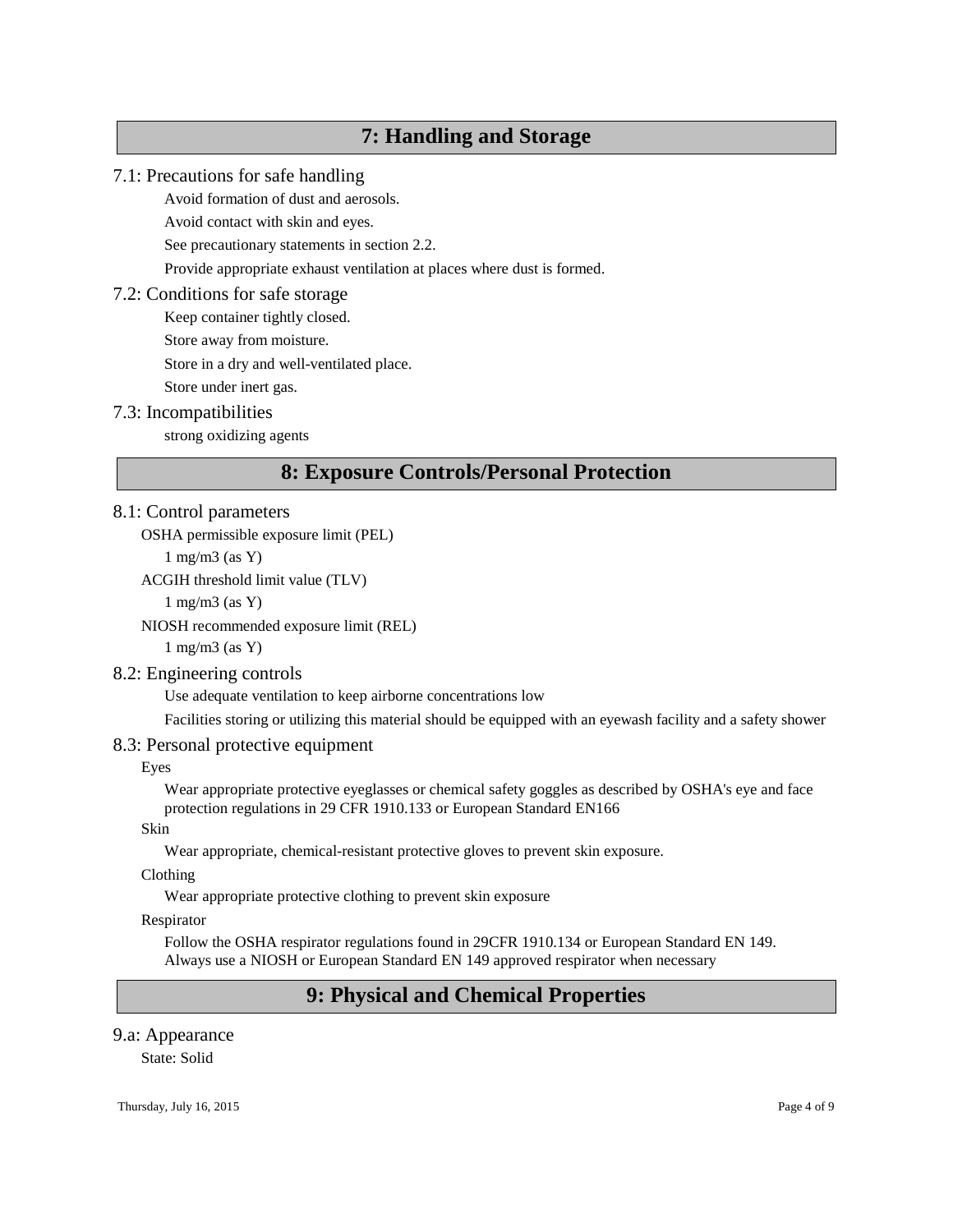Form: powder or spheres Color: white to light gray

- 9.b: Odor: no data available
- 9.c: Odor threshold: no data available
- 9.d: pH: no data available
- 9.e: Melting point / freezing point: 1004 °C (1839 °F)
- 9.f: Initial boiling point and range: no data available
- 9.g: Flashpoint: no data available
- 9.h: Evaporation rate: no data available
- 9.i: Flammability (solid, gas): no data available
- 9.j: Upper/lower flammability or explosive limits: no data available
- 9.k: Vapor pressure: no data available
- 9.l: Vapor density: no data available
- 9.m: Relative density: 12.2A
- 9.n: Water Solubility: soluble
- 9.o: Partition coefficient: n-octanol/water: no data available
- 9.p: Auto-ignition temperature: no data available
- 9.q: Decomposition temperature: no data available
- 9.r: Viscosity: no data available

# **10: Stability and Reactivity**

10.1: Reactivity

no data available

- 10.2: Chemical stability Stable under recommended storage conditions.
- 10.3: Possibility of hazardous reactions

no data available

- 10.4: Conditions to avoid exposure to water
	- exposure to light (may affect product quality)
- 10.5: Incompatible materials See section 7.3.
- 10.6: Hazardous decomposition products Other decomposition products - no data available In the event of fire: see section 5.2

# **11: Toxicological Information**

#### 11.1: Toxicity data

Acute toxicity - Oral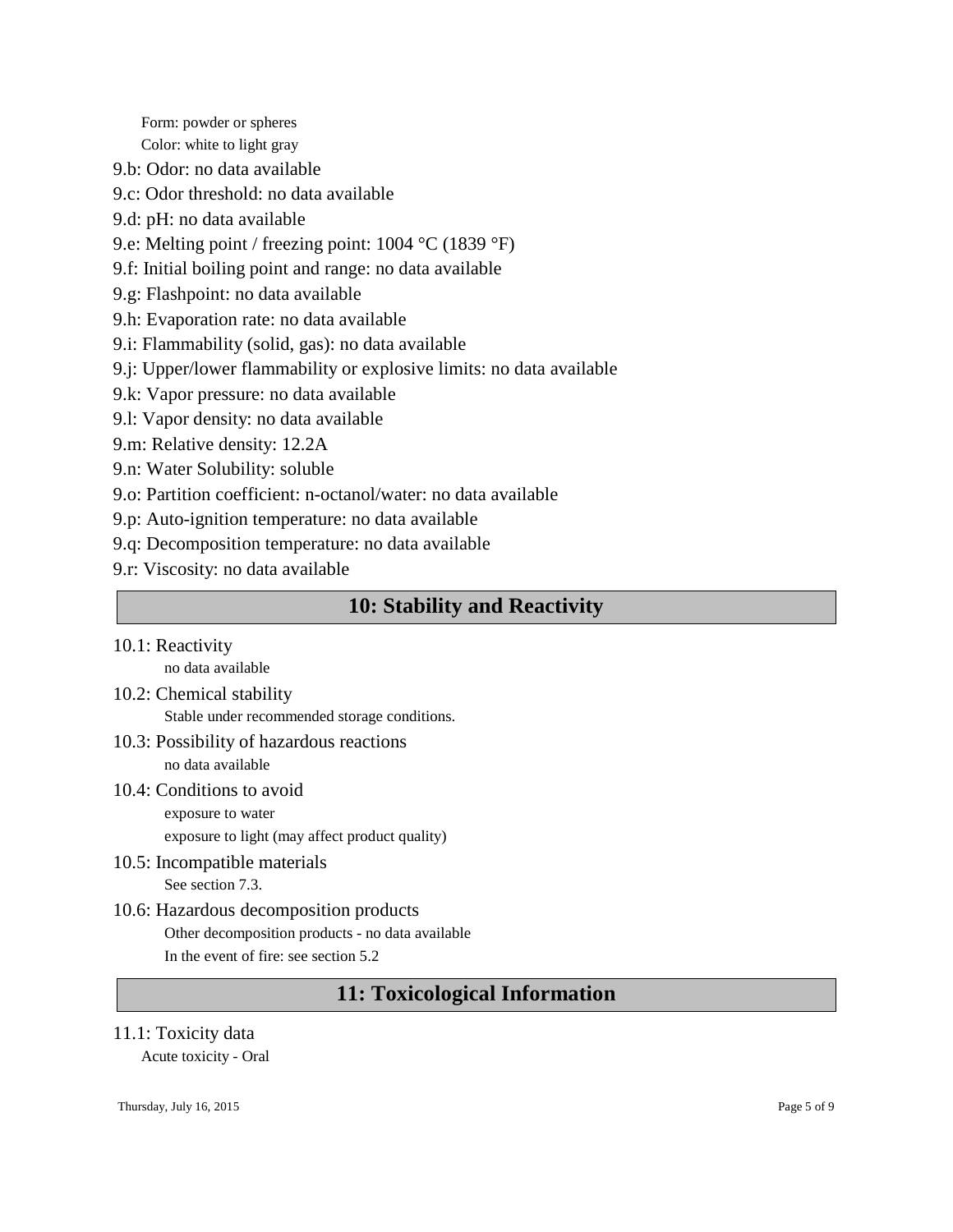no data available Acute toxicity - Dermal no data available Acute toxicity - Inhalation No data available. Skin corrosion/irritation Causes skin irritation.

Eye damage/irritation

Causes severe eye irritation.

Respiratory irritation

May cause respiratory irritation.

Germ cell mutagenicity

no data available

Reproductive toxicity

no data available

Specific organ toxicity - single exposure

May cause respiratory irritation.

Specific organ toxicity - repeated exposure

No data available.

Aspiration hazard

No data available.

Additional information

No data available.

ACGIH carcinogenicity

The ACGIH has not identified any component of this product present at levels greater than or equal to 0.1% as a probable, possible or confirmed human carcinogen.

#### IARC carcinogenicity

The IARC has not identified any component of this product present at levels greater than or equal to 0.1% as a probable, possible or confirmed human carcinogen.

#### NTP carcinogenicity

The NTP has not identified any component of this product present at levels greater than or equal to 0.1% as a probable, possible or confirmed human carcinogen.

#### OSHA carcinogenicity

OSHA has not identified any component of this product present at levels greater than or equal to 0.1% as a probable, possible or confirmed human carcinogen.

#### 11.2: Routes of exposure

oral

skin

eyes

#### 11.3: Symptoms of exposure

See section 4.2

#### 11.4: Delayed and immediate effects of esposure

To the best of our knowledge the toxicological properties have not been thoroughly investigated.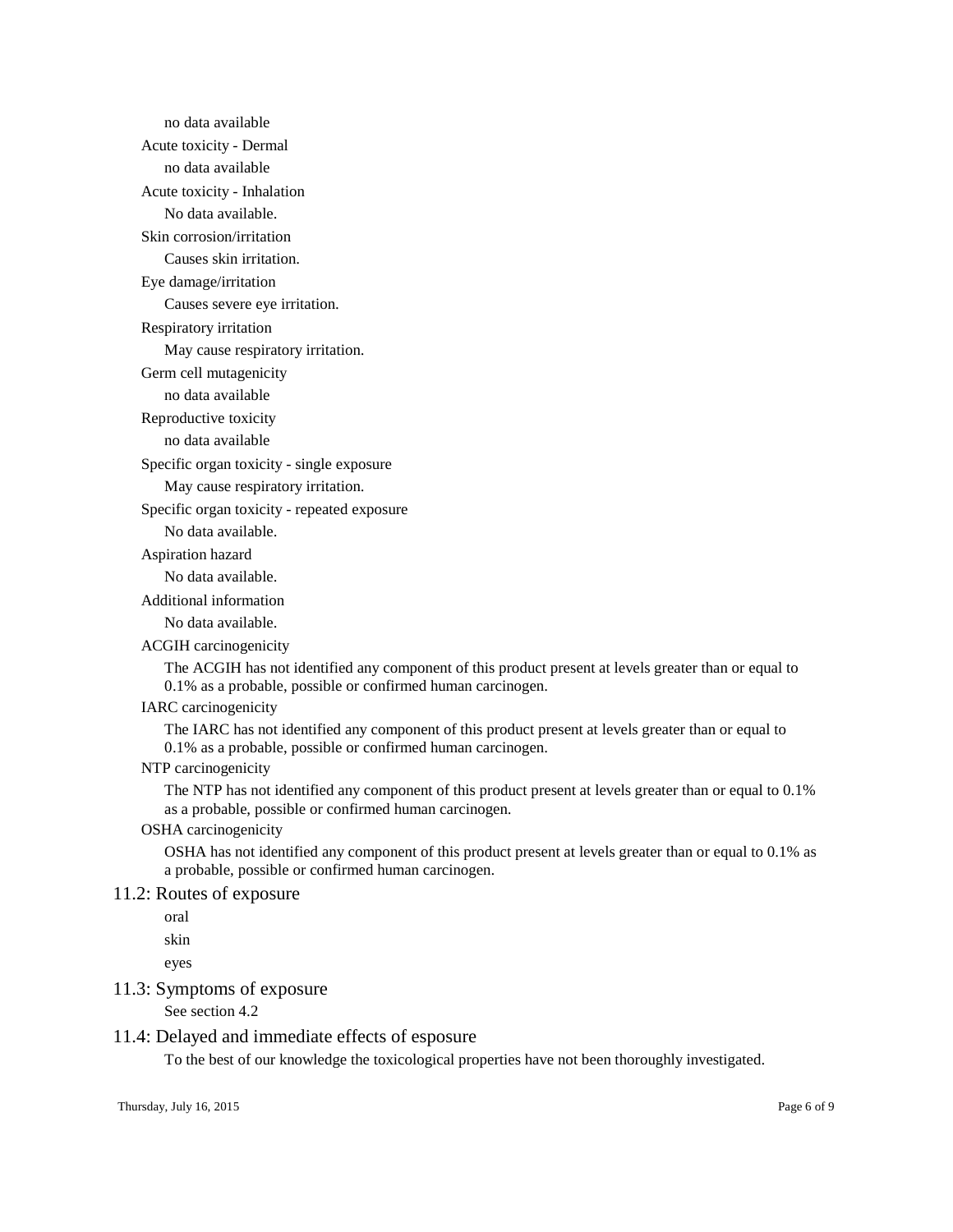# **12: Ecological Information**

## 12.1: Ecotoxicity

Toxicity to fish

No data available

Toxicity to daphnia and other aquatic invertebrates

No data available

Toxicity to algae/bacteria

No data available

## 12.2: Persistence and degradability

no data available

#### 12.3: Bioaccumulative potential

no data available

- 12.4: Mobility in soil no data available
- 12.5: Other effects no data available

# **13: Disposal Considerations**

- 13.1: Waste treatment methods No data available
- 13.2: Safe handling See section 7.1.
- 13.3: Product disposal

Contact a licensed professional waste disposal service to dispose of this material.

#### 13.4: Packaging disposal

Dispose of as unused product.

# **14: Transport Information**

#### 14.1: DOT(US)

UN Number: Not a dangerous good Proper Shipping Name: Packing Group: Shipping Class(es): 0 Marine Pollutant: No

#### 14.2: IMDG

UN Number: Not a dangerous good Proper Shipping Name: Packing Group: Shipping Class(es): 0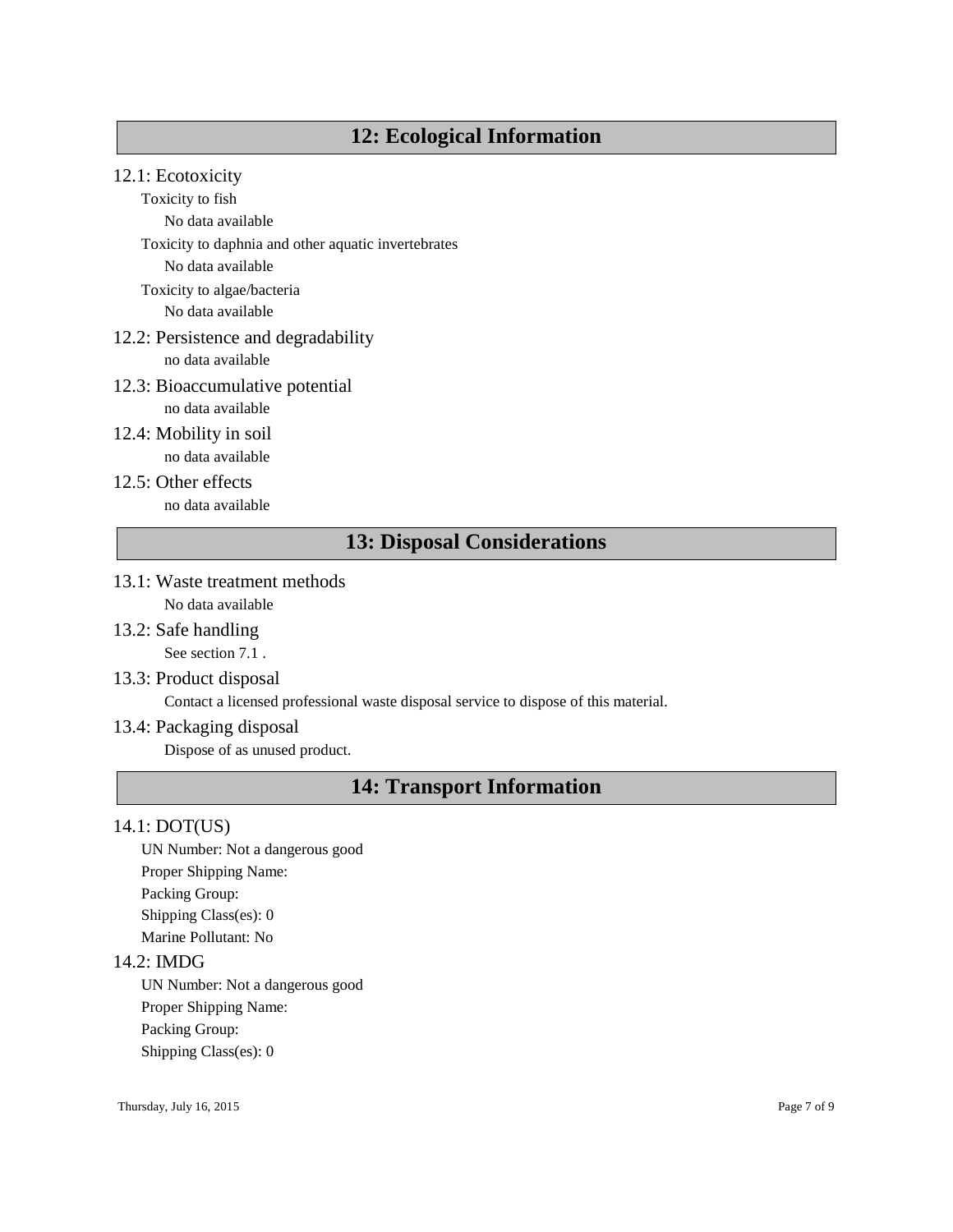Marine Pollutant: No

#### 14.3: IATA

UN Number: Not a dangerous good

Proper Shipping Name:

Packing Group:

Shipping Class(es): 0

#### 14.4: Special Shipping Precautions

None

## **15: Regulatory Information**

#### 15.1: TSCA inventory

This material is listed on the TSCA inventory.

#### 15.2: SARA 302 components

This material is not subject to the reporting requirements of SARA Title III, Section 302.

#### 15.3: SARA 313 components

This material is not subject to the reporting requirements of SARA Title III, Section 313.

#### 15.4: SARA 313/312 hazards

Acute health hazard.

Chronic health hazard.

#### 15.5: Other information

Massachusetts Right To Know Components - This product does not contain materials listed on the Massachusetts Right to Know list

California Prop. 65 Components - This product does not contain any chemicals known to State of California to cause cancer, birth defects, or any other reproductive harm.

Pennsylvania Right To Know Components -This product does not contain materials listed on the Pennsylvania Right to Know list

New Jersey Right To Know Components -This product does not contain materials listed on the New Jersey Right to Know list

## **16: Additional Information**

#### 16.1: NFPA

Health: 2 Fire: 0 Reactivity: 0 Special:

#### 16.2: HMIS

Health: 2 Chronic: \* Flammability: 0 Physical Hazard: 0

#### 16.3: Disclaimers

For industrial use only. Not for drug, household or other uses